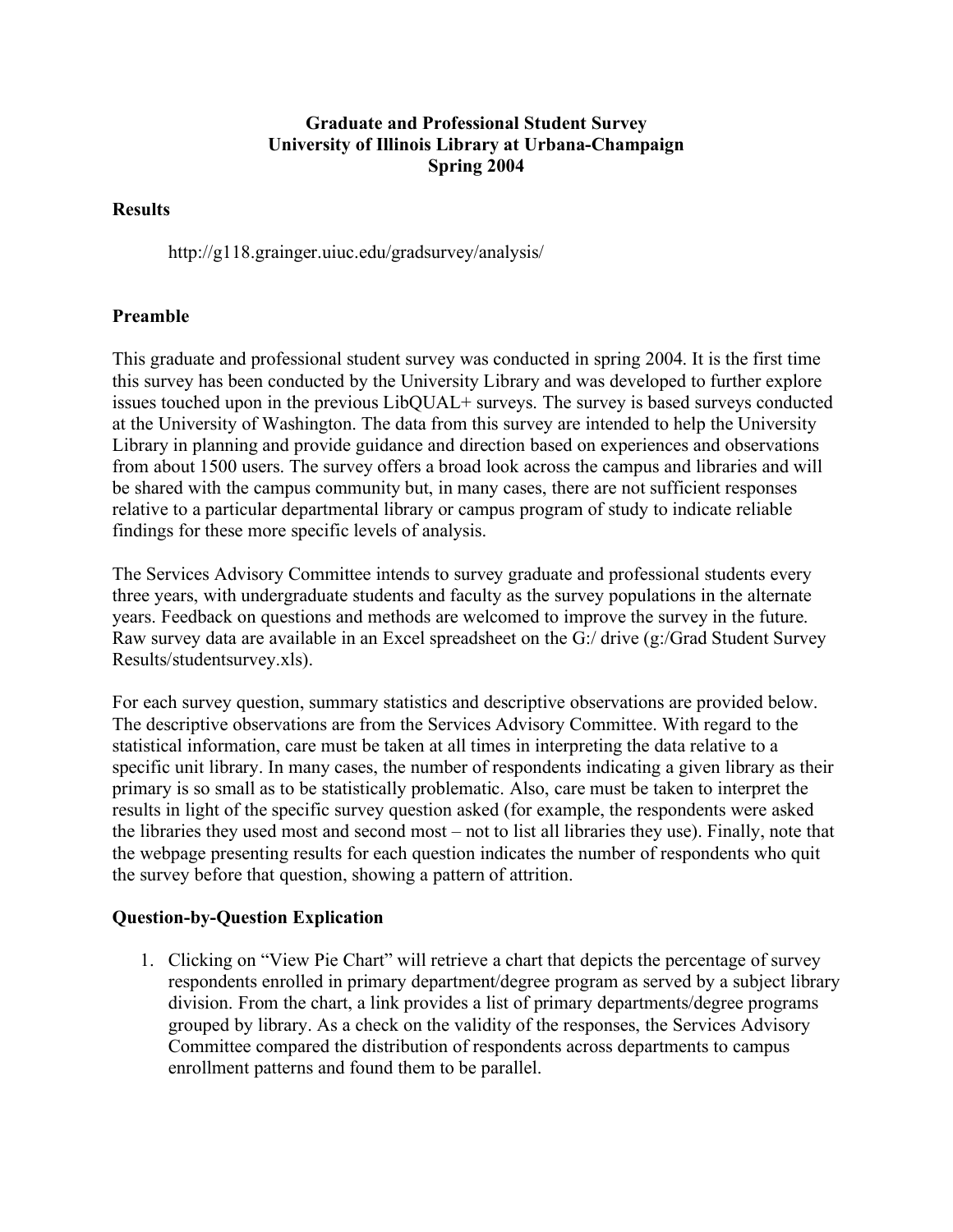- 2. Almost 98% of graduate and professional students who completed the survey used the library this academic year.
- 3. A. Unfortunately, only 8 of the 33 students who indicated they had not used the library also indicated a reason for this. The most popular reason was that *no classes require research* – though the number of responses is so small that it is difficult to draw any firm conclusions.
- 3. B. Many graduate and professional students are heavy library users. On a weekly or more often basis, 45.7% *visit the library in person*, 65.1% *use the library from an office computer*, and 51.4% *use the library from a home computer*. 25% *use the library on behalf of someone else* at least quarterly with 4.3% doing so weekly or more often.
- 4. If you select a particular department, the table will change to show the libraries selected by the students in that department. For example, selecting "Sociology" shows that students in sociology indicated Applied Life Studies, Education & Social Sciences, Latin American & Caribbean, Main Stacks, Reference, Undergraduate, and Women & Gender Resources libraries as their primary or secondary libraries. The SORT BY reveals that the libraries indicated as most used (primary or secondary) are Engineering-Grainger, Main Stacks, Education & Social Sciences, Biology, Undergraduate, and Chemistry.
- 5. A. This question shows different time periods in the semester with each analyzed by unit library. Tables are for Academic Year – Evenings, Academic Year – Weekends, Academic Year – Finals, Academic Year – Holidays, Summer Session, and Interim Periods. Results can also be sorted by number of Yes or No responses to the question "is the library you use most often open when you need it" for the given period of time. Setting aside those libraries with so few responses as to be problematic for interpretation, there is no clear indication that the hours of any particular unit library are consistently inconvenient for those who indicate it as their primary library. Taken as a whole, dissatisfaction is increased significantly for time periods of decreased hours.
- 5. B. During weekends and evenings, the services most needed are *access to collections* (63.3%) and *check-out materials* (61%). 25.7% also indicate a need for reference assistance.
- 6. The most often reported library uses in-person weekly or more often are *individual study/work, look for a book (print), look for an article (print), use library computers,* and *look for an article (electronic)*. (Note: weekly or more often combines two responses from the survey – weekly and more often than weekly – for analysis purposes.)
- 7. The most often reported remote library uses weekly or more often are *search the UIUC online library catalog, look for full-text journal articles, search library-provided electronic article indexes,* and *look for other full-text (e.g. reserves, reference works)*. (Note: weekly or more often combines two responses from the survey – weekly and more often than weekly – for analysis purposes.)